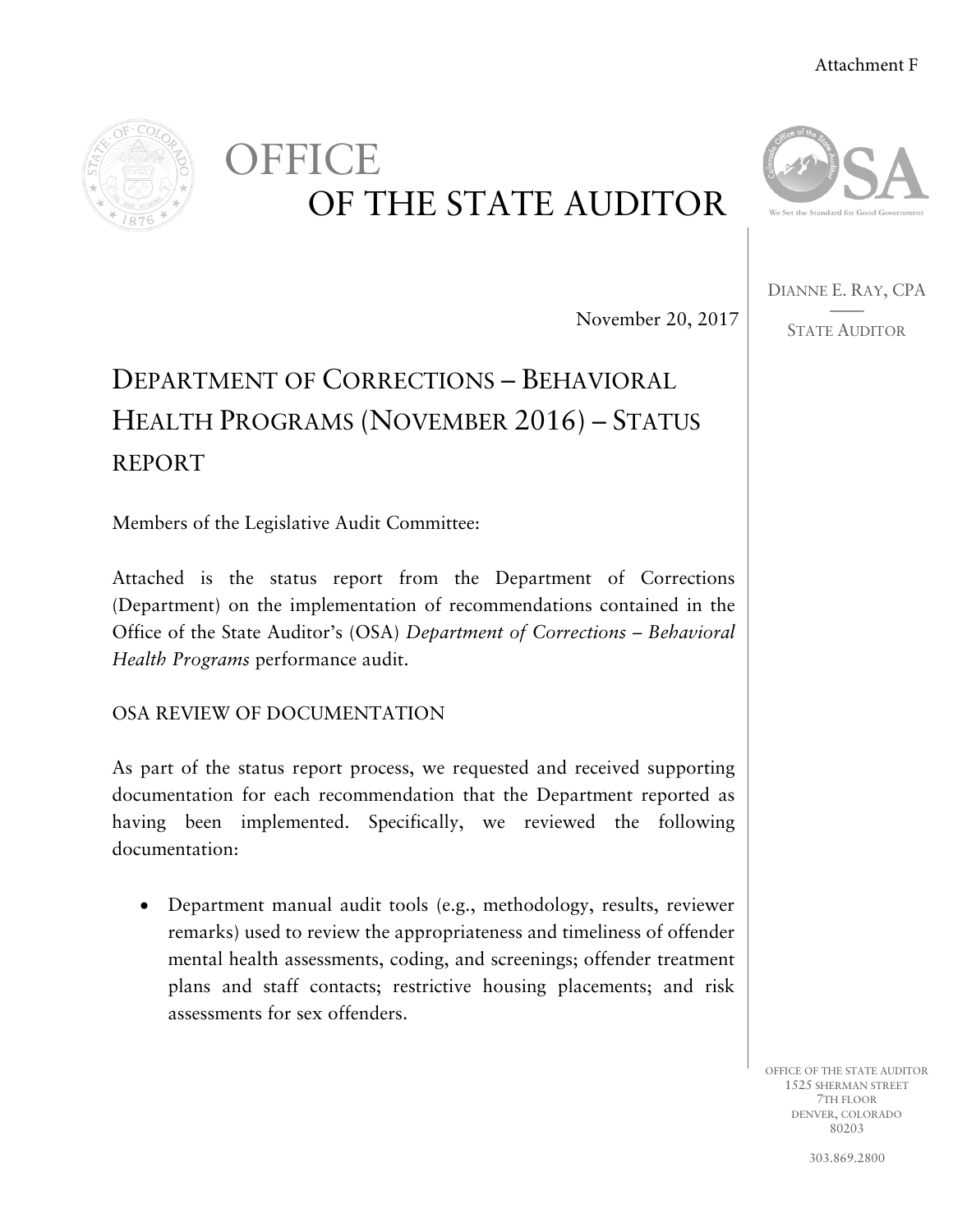- A sample of Department training records related to offender mental health assessments and coding; treatment plans and staff contacts; offender out-of-cell time tracking; and sex offender risk assessment requirements.
- Updated written Clinical Standards and Administrative Regulations related to staff licensure and supervisory duties; offender treatment plan requirements; transition form use for offenders releasing to the community; screening form use for offenders moving into or between Department facilities; restrictive housing placements; and risk assessment requirements and treatment prioritization for sex offenders.
- A sample of emails and database screenshots related to notifying staff and system administrators when updates are needed for offender mental health assessment and coding information.
- A sample of reports regarding restricted housing placements; weekly and monthly offender out-of-cell time for offenders housed in Residential Treatment Programs (RTPs); management assessments of ways to increase out-of-cell time; and Department staff retention.
- Department performance goals and measures for the mental health program and sex offender treatment and monitoring program.
- Updated implementation information on the new Electronic Health Record (EHR) and the Department's new electronic offender management information system, including draft business rules for the new system specifications.

Based on our review, the supporting documentation substantiates the Department's reported implementation status.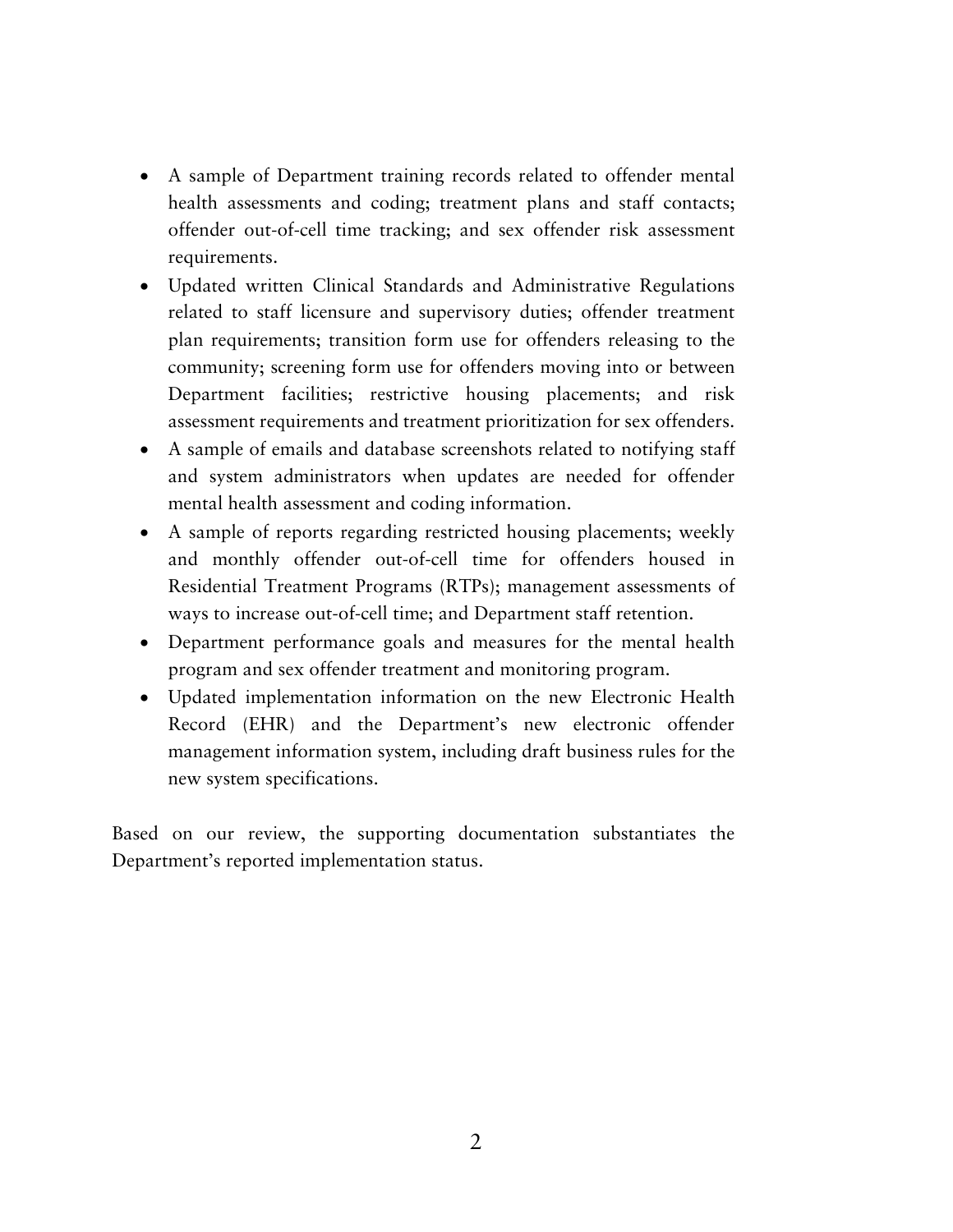

Kellie R. Wasko | Deputy Executive Director 1250 Academy Park Loop Colorado Springs, CO 80910 P 719.226.4507 / kellie.wasko@state.co.us

November 9, 2017

Dianne E. Ray, CPA State Auditor Colorado Office of the State Auditor 1525 Sherman St., 7<sup>th</sup> Floor Denver, CO 80203

Dear Auditor Ray:

In response to your request, we have prepared an updated status report regarding the implementation of audit recommendations contained in the November 2016 *Behavioral Health Programs Performance Audit*. The attached report provides a brief explanation of the actions taken by the Department of Corrections to implement each recommendation.

The DOC embraced the recommendations of this audit which resulted in a thorough and analytical assessment of the policies and clinical standards related to the behavioral health services provided to the offender population. The audit more importantly provided the groundwork for a closer examination of community standards as it relates to clinician autonomy. The audit revealed to us that existing policies and expectations of clinical practice are too limited to clinical judgment and decision making related to the delivery of care. In response to this introspection, the Department is currently pursuing steps to change this way of doing business in order to improve patient treatment outcomes and overall job satisfaction by behavioral health clinicians.

Additionally, it is important to note that the implementation of the Electronic Health Record has experienced numerous delays and this has challenged the Department in efficiently obtaining reports electronically. The Department continues to collect the necessary reports to meet the expectations of the audit; however, it is accomplished through manual process in some areas.

If you have any questions, please do not hesitate to contact me at 719-226-4507 or by email at kellie.wasko@state.co.us.

Sincerely,

Kellie R. Wasko Deputy Executive Director Colorado Department of Corrections

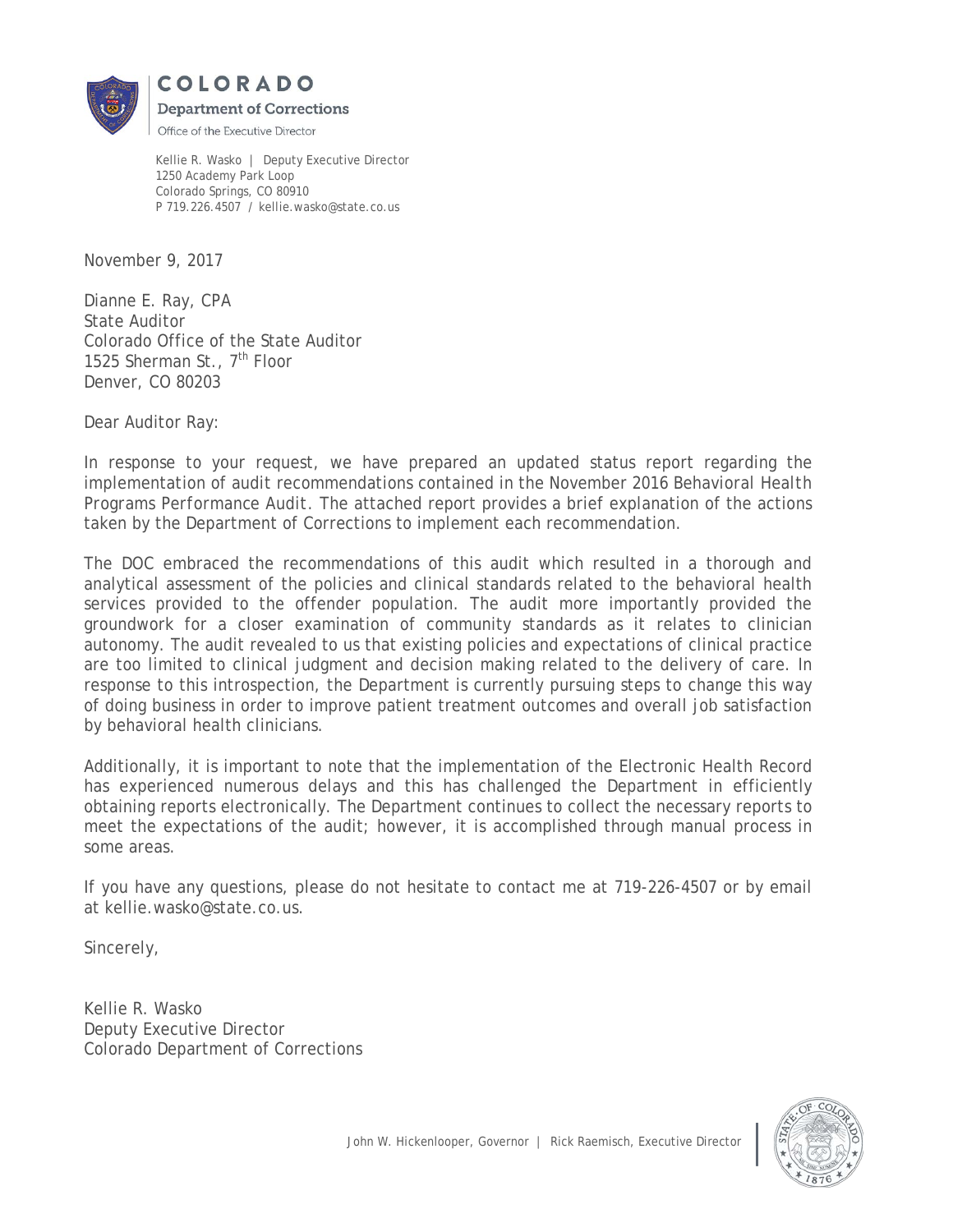# **AUDIT RECOMMENDATION STATUS REPORT**

# **AUDIT NAME: Behavioral Health Programs AUDIT NUMBER: 1556P DEPARTMENT: Corrections DATE OF STATUS REPORT: November 20, 2017**

# **SUMMARY INFORMATION**

| Rec.<br><b>Number</b> | Agency's<br><b>Response</b> | Original<br>Implementation | <b>Implementation Status</b>   | <b>Revised</b><br><b>Implementation Date</b> |
|-----------------------|-----------------------------|----------------------------|--------------------------------|----------------------------------------------|
|                       |                             | <b>Date</b>                |                                | (If applicable)                              |
| 1a                    | Agree                       | March 2017                 | <b>Partially Implemented</b>   | December 2017                                |
| 1 <sub>b</sub>        | Agree                       | March 2017                 | Implemented                    |                                              |
| 1 <sub>c</sub>        | Agree                       | November 2016              | Partially Implemented          | December 2017                                |
| $\overline{2}$        | Agree                       | March 2017                 | Implemented                    |                                              |
| 3a                    | Agree                       | March 2017                 | Implemented                    |                                              |
| 3 <sub>b</sub>        | Agree                       | March 2017                 | Implemented                    |                                              |
| 3c                    | Agree                       | May 2017                   | <b>Implemented and Ongoing</b> |                                              |
| 3d                    | Agree                       | December 2017              | Partially Implemented          |                                              |
| 4a                    | Agree                       | March 2017                 | Implemented                    |                                              |
| 4 <sub>b</sub>        | Agree                       | March 2017                 | Implemented                    |                                              |
| 4c                    | Partially<br>Agree          | March 2017                 | Partially Implemented          |                                              |
| 5a                    | Agree                       | November 2016              | Implemented                    |                                              |
| 5 <sub>b</sub>        | Agree                       | March 2017                 | Implemented                    |                                              |
| 5c                    | Agree                       | August 2016                | Implemented                    |                                              |
| 5d                    | Partially<br>Agree          | November 2015              | Not Implemented                |                                              |
| 5e                    | Agree                       | September 2016             | Implemented                    |                                              |
| 6a                    | Agree                       | March 2017                 | Implemented                    |                                              |
| 6 <sub>b</sub>        | Disagree                    |                            | N/A                            |                                              |
| 6c                    | Agree                       | March 2017                 | Partially Implemented          | December 2017                                |
| 7a                    | Agree                       | March 2016                 | Implemented                    |                                              |
| 7 <sub>b</sub>        | Agree                       | March 2016                 | Implemented                    |                                              |
| 8a                    | Agree                       | March 2017                 | Implemented                    |                                              |
| 8b                    | Agree                       | March 2017                 | Implemented                    |                                              |
| 9a                    | Agree                       | June 2016                  | Implemented                    |                                              |
| 9 <sub>b</sub>        | Agree                       | December 2018              | <b>Partially Implemented</b>   |                                              |
| 10                    | Agree                       | November 2016              | Implemented                    |                                              |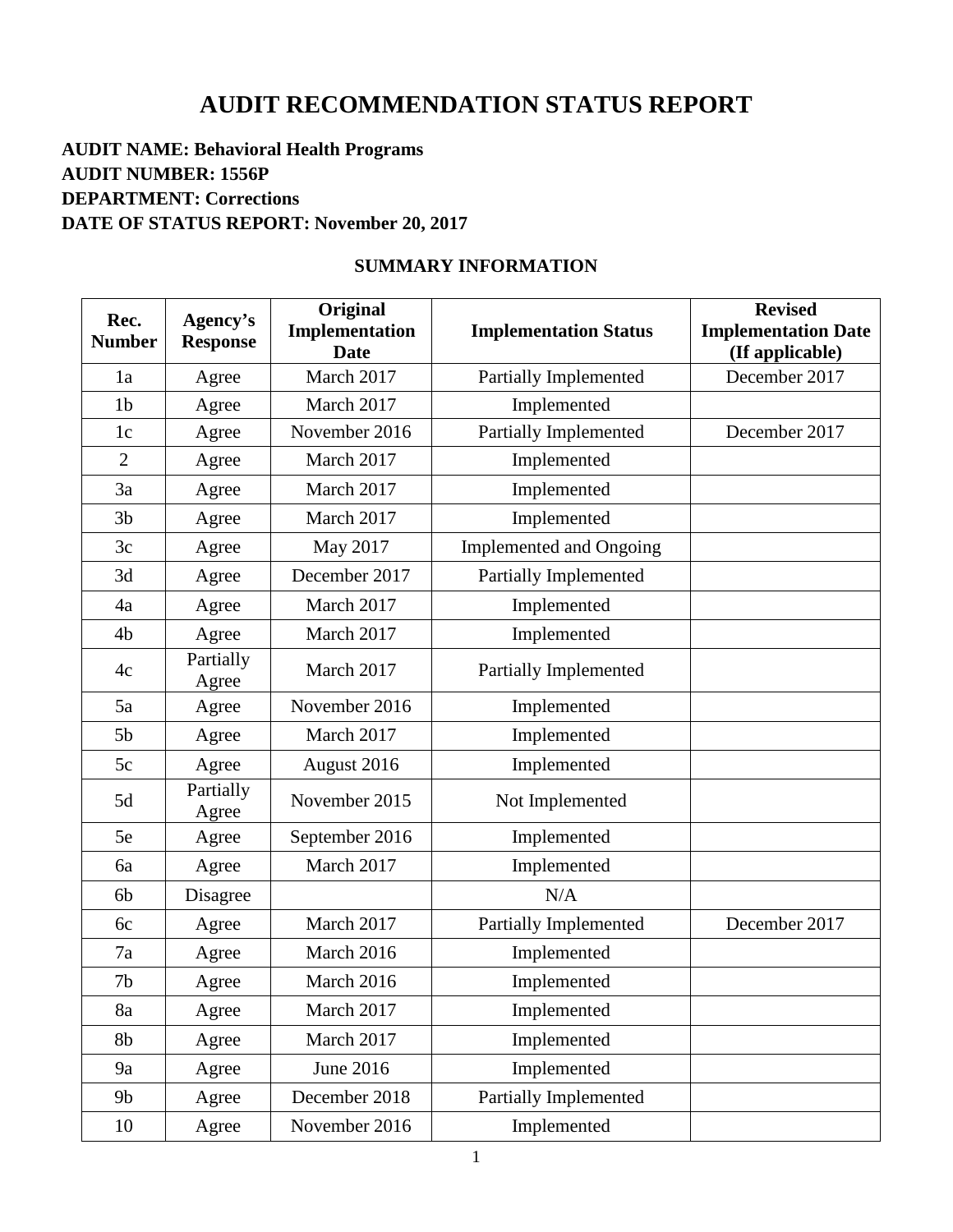| Rec.<br><b>Number</b> | Agency's<br><b>Response</b> | Original<br>Implementation<br>Date | <b>Implementation Status</b> | <b>Revised</b><br><b>Implementation Date</b><br>(If applicable) |
|-----------------------|-----------------------------|------------------------------------|------------------------------|-----------------------------------------------------------------|
| 11a                   | Partially<br>Agree          | December 2017                      | Implemented                  |                                                                 |
| 11 <sub>b</sub>       | Agree                       | December 2017                      | Partially Implemented        |                                                                 |
| 11c                   | Agree                       | December 2018                      | Not Implemented              |                                                                 |

#### **DETAIL OF IMPLEMENTATION STATUS**

# **Recommendation No. 1:**

The Department of Corrections (Department) should strengthen its controls to better ensure that its staff conduct timely mental health assessments of offenders and accurately enter assessment information and coding into its offender management database, per requirements, by:

A. Implementing information system and/or manual controls to identify instances of when staff change offender coding and assessment results.

#### **Current Implementation Status for Rec. 1, part a: Partially Implemented.**

*Revised implementation date: December 2017.*

#### **Agency's Update:**

Manual controls were implemented in the form of manual audit tools developed by Quality Management Program (QMP) staff to review instances when staff change offender coding and assessments and assess the changes for compliance with applicable standards. Audits are conducted by QMP staff on a quarterly basis, and reports are provided to the chief of clinical operations, facility health services administrators, and facility mental health supervisors. When the results fall below a 100% compliance threshold, a plan of action is required within 14 days to address identified issues. Regional health services administrators ensure actions defined in the plan are implemented.

Due to limited capabilities of the new Electronic Health Record (EHR), audits of Intellectual and Developmental code changes have been placed on hold until EHR programming is completed in December 2017. The EHR is the first phase of the Department's new electronic offender management information system that will completely replace DOC's legacy system over the next several years.

B. Conducting systematic monitoring activities of offender coding and assessments, such as ongoing supervisory review or other periodic reviews, to identify, investigate, and correct any instances where offenders' mental health coding, including psychological, developmental disabilities, and temporary coding and psychiatric diagnoses, do not conform to Administrative Regulations or Clinical Standards, or are otherwise inaccurate or missing. This should include using the monitoring information to identify staff training needs and adjust the training provided to target areas for improvement on an ongoing basis.

#### **Current Implementation Status for Rec. 1, part b: Implemented.**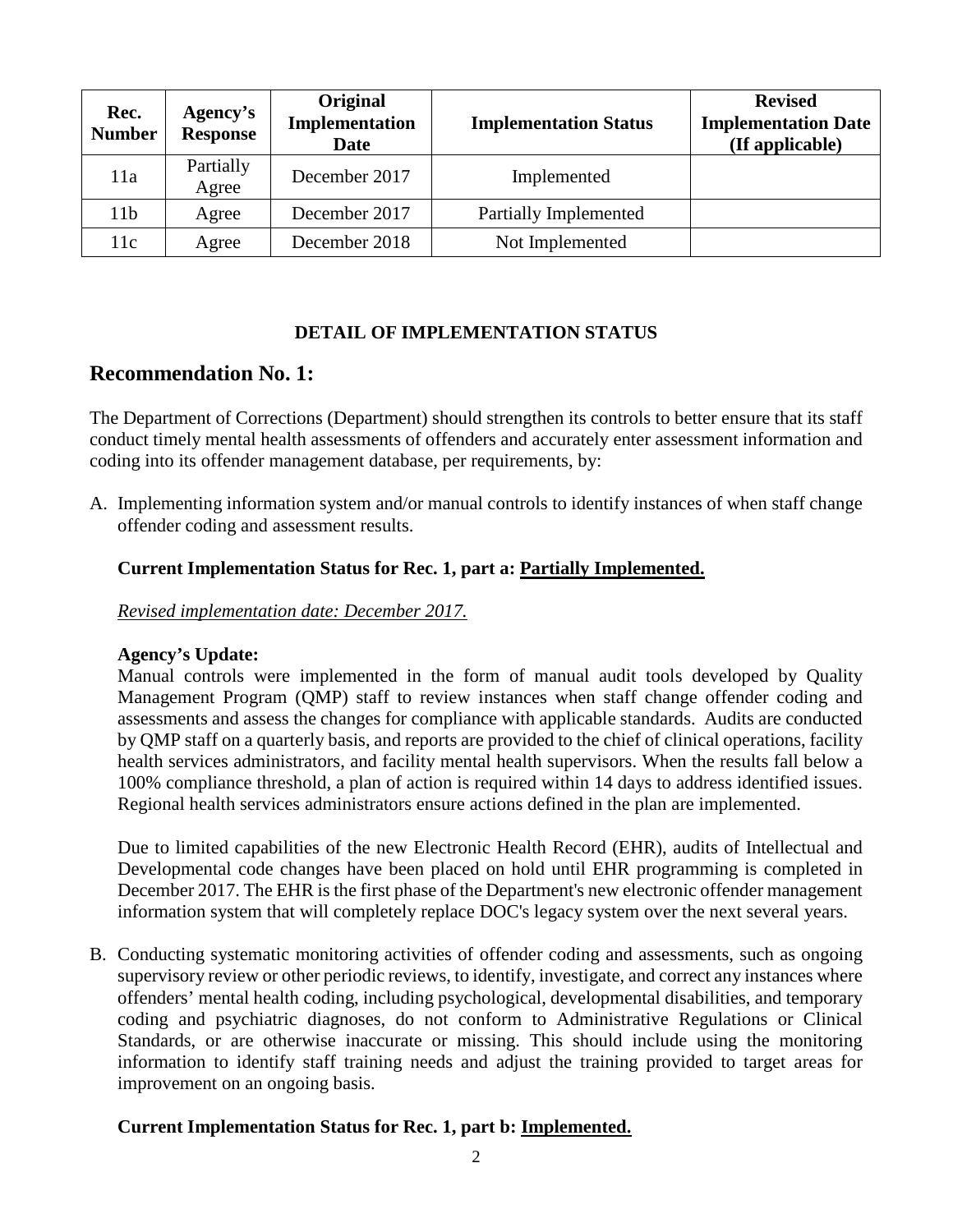QMP audit findings are submitted to facility mental health supervisors for review. Supervisors use this information to identify, implement and document completion of targeted staff training for improvement within 14 days of audit findings. The clinical standard, "Behavioral Licensure and Supervision", was updated in February 2017 to improve guidance to designated mental health clinicians in clinical supervision duties and responsibilities.

C. Implementing processes to notify staff when assessments are coming due or when temporary mental health coding will need to be updated.

#### **Current Implementation Status for Rec. 1, part c: Partially Implemented.**

#### *Revised implementation date: December 2017.*

#### **Agency's Update:**

A report of this information had been generated monthly and submitted to all mental health supervisors and health services administrators which was subsequently passed on to the appropriate mental health clinician based on individual caseloads. Steps were then taken by the clinician to ensure these assessments were updated and documented. After the implementation of the EHR, these reports were found to be inaccurate. Accurate reports of assessments coming due and temporary mental health coding needing updated are included in EHR programming designs expected to be completed in December 2017.

# **Recommendation No. 2:**

The Department of Corrections (Department) should improve its controls over individualized mental health treatment plans for offenders by implementing a method to document Mental Health Services Program staff's determination that an existing treatment plan for a newly arrived offender with moderateto-severe mental health needs is current and appropriate and thus a new treatment plan is not needed.

#### **Current Implementation Status for Rec. 2: Implemented.**

#### **Agency's Update:**

Clinicians are required to document in a mental health encounter when an existing treatment plan for a newly arrived offender with moderate to severe mental health needs is current and appropriate and thus a new treatment plan is not needed. Initially, an email was sent to clinicians providing this instruction and training was provided. Subsequently, the applicable clinical standard (Mental Health Treatment Services and Documentation) was updated to reflect this requirement.

# **Recommendation No. 3:**

The Department of Corrections (Department) should improve its controls over planning mental health treatment and providing mental health services by: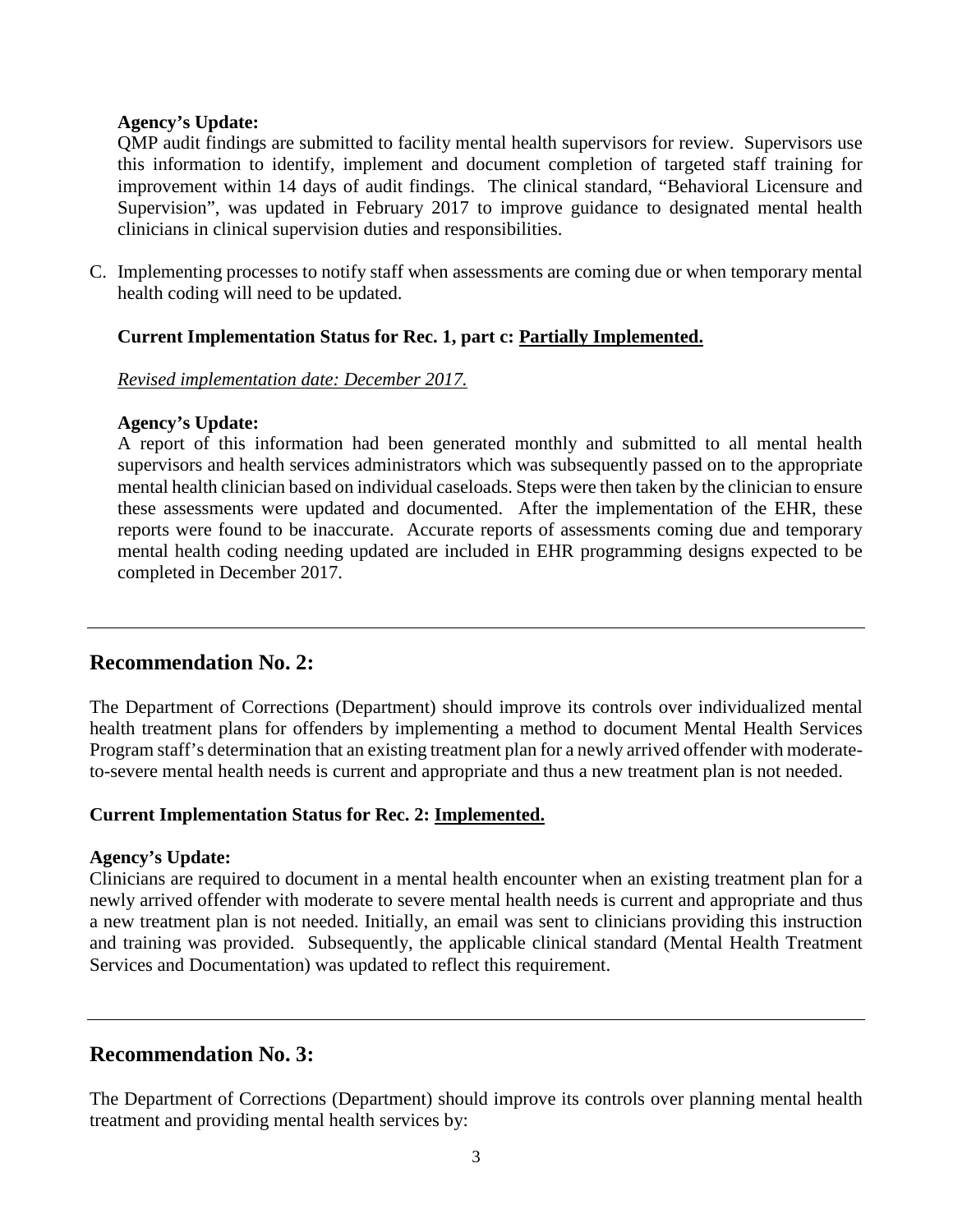A. Systematically monitoring (1) the timeliness of staff review and creation of treatment plans for all newly arrived offenders with moderate-to-severe mental health needs; (2) updates to treatment plans for all relevant offenders, and contents of treatment plans by using data currently captured in DCIS (i.e., offenders' mental health coding, their movements between facilities, and the dates of previous treatment plans); and (3) data collected through the method implemented in RECOMMENDATION 2. This should include using the monitoring information to correct any problems identified in a timely manner.

# **Current Implementation Status for Rec. 3, part a: Implemented.**

#### **Agency's Update:**

QMP staff developed an audit tool to systematically review treatment plans for newly arrived offenders with moderate-to-severe mental health needs (to include staff review, timelines, and content of treatment plans) and the need for treatment plan updates on relevant offenders. Audits are conducted on a monthly basis and results are provided to supervisors to identify training needs and ensure deficits are corrected. Summary reports are provided to the chief of clinical operations quarterly.

B. Systematically monitoring mental health contacts for all offenders with moderate-to-severe mental health needs to ensure that Mental Health Services Program staff conduct timely mental health contacts, in accordance with the Department's Clinical Standards. This should include using the monitoring information to correct any problems identified in a timely manner.

#### **Current Implementation Status for Rec. 3, part b: Implemented.**

#### **Agency's Update:**

QMP staff developed an audit tool to monitor mental health contacts for offenders with moderateto-severe mental health needs to ensure that mental health clinicians conduct timely mental health contacts in accordance with clinical standards. Audits are conducted on a quarterly basis utilizing the audit tool. These audits are submitted and tracked by the QMP office. Summary reports are provided to the chief of clinical operations quarterly.

C. Identifying staff training needs through the monitoring activities implemented in PART A and PART B and, on an ongoing basis, adjusting the training provided to target areas for improvement.

# **Current Implementation Status for Rec. 3, part c: Implemented and Ongoing.**

#### **Agency's Update:**

QMP Audit results are provided to mental health supervisors who identify training needs and ensure deficits are immediately corrected. In-service training is documented by mental health supervisors. Areas for improvement, identified through clinical supervision, are addressed through that process in accordance with the clinical standard.

D. Continuing such monitoring with implementation of the Department's new electronic offender information system.

# **Current Implementation Status for Rec. 3, part d: Partially Implemented.**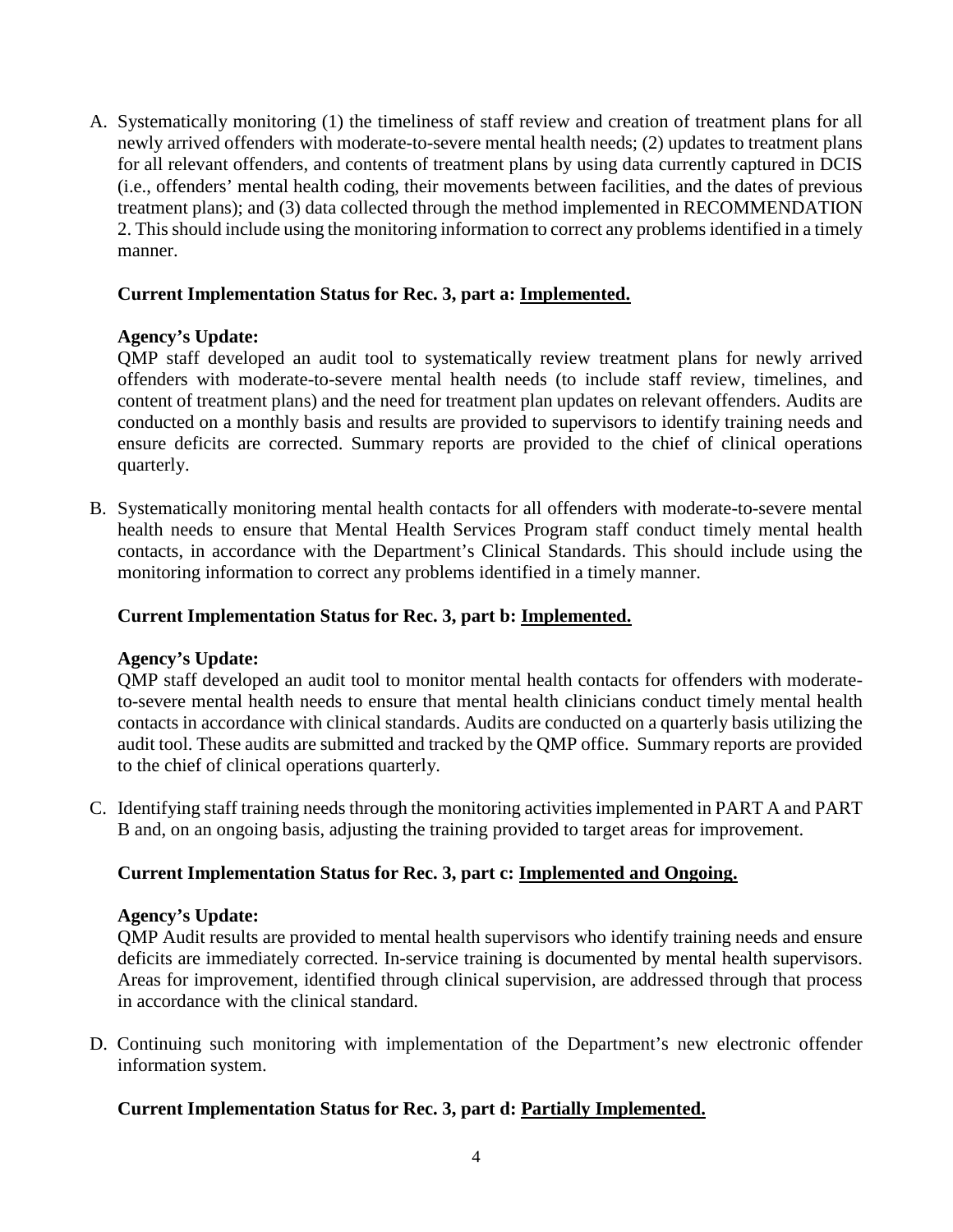Programming of the new electronic offender management information system (eOMIS) includes the monitoring of mental health treatment plan development and updates, as well as mental health contacts, is underway. Business rules for the programming have been written. Programming has begun and is due to be completed in December 2017.

# **Recommendation No. 4:**

The Department of Corrections (Department) should improve its controls related to continuing management of offenders with mental health needs by:

A. Providing sufficient monitoring to ensure that Mental Health Screenings (Screenings) are completed in accordance with requirements in a timely manner.

# **Current Implementation Status for Rec. 4, part a: Implemented.**

#### **Agency's Update:**

To improve controls through the monitoring of mental health screening completions. The Quality Management Program developed an audit tool to ensure their timely completion. Audits are completed monthly at each facility by health services administrators or designees. Results are provided to supervisors to identify training needs and ensure deficits are corrected.

B. Providing sufficient monitoring to ensure that Mental Health Transition Forms (Transition Forms) are completed, for all offenders leaving the Department's custody in accordance with requirements in a timely manner. For offenders who refuse to grant permission to share their protected mental health information at the time that they are releasing from a Department facility, the Department should ensure that the Transition Forms are completed with information that is not protected under the Health Insurance Portability and Accountability Act (HIPAA).

# **Current Implementation Status for Rec. 4, part b: Implemented.**

#### **Agency's Update:**

Quality Management Program staff developed an audit tool to monitor the completion of Transition Forms in accordance with clinical standards. Monitoring information is shared with facility mental health supervisors and health services administrators to ensure identified problems are corrected in a timely manner. For offenders who refuse to grant permission to share their protected health information at the time they are releasing from a Department facility, the Department ensures that the Transition Forms are completed with information that is not protected HIPAA. Clinical standards were modified to include this information to clarify this responsibility.

C. Implementing Department Administrative Regulations or Clinical Standards that (1) provide requirements for completing Screenings for temporary offender transfers and transfers for unknown lengths of time; (2) require staff to electronically document completion of Screenings or their determination that a Screening is not necessary; and (3) define appropriate time frames for completing Transition Forms, including both the earliest and latest time frames.

#### **Current Implementation Status for Rec. 4, part c: Partially Implemented.**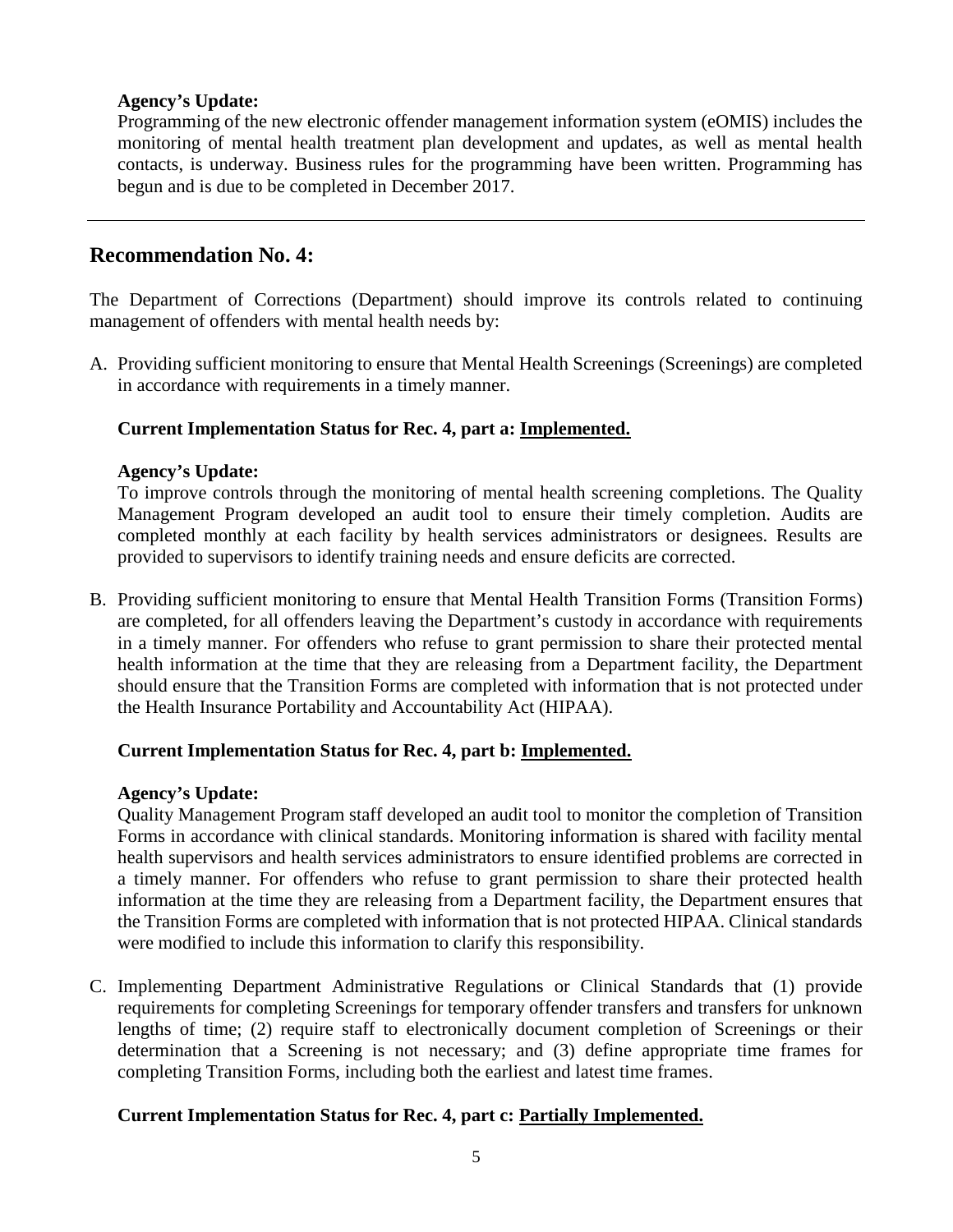- 1. Policy currently exists with language directing staff as to when screenings will be conducted, and language was added to the clinical standard to clarify when mental health screenings were not necessary. e.g. the infirmary (a higher level of assessment is completed upon admission).
- 2. Electronic documentation of mental health screenings are required with the new EHR according to current policy. Documentation to the exception is not required.
- 3. The clinical standard, "Behavioral Health Transition Procedure", February 2017, was updated to include both time frames.

# **Recommendation No. 5:**

The Department of Corrections (Department) should improve its controls related to housing offenders with serious mental illness in long-term isolated confinement by:

A. Adopting written policies reflecting the expectation that an out-of-cell mental health review be completed for each offender that the Department considers for restrictive housing maximum security (RH-Max) before the placement occurs.

# **Current Implementation Status for Rec. 5, part a: Implemented.**

#### **Agency's Update:**

Policy language (Administrative Regulation 650-3, Restrictive Housing) has been clarified regarding face-to-face out-of-cell evaluations by mental health clinicians for each offender being considered for RH-Max (now known as Extended Restrictive Housing) before placement occurs.

B. Implementing controls, such as staff assessment of reports that identify offenders who need reviews, to ensure that staff conduct timely mental health reviews for all offenders housed within RH-Max units and for all offenders assigned to RH-Max before their placement into RH-Max.

# **Current Implementation Status for Rec. 5, part b: Implemented.**

#### **Agency's Update:**

To improve manual controls of offenders in Extended Restrictive Housing who need timely mental health reviews, Quality Management Program staff developed an audit tool to verify that mental health contacts occur in a timely manner.

C. Implementing controls to ensure that staff (1) prevent RH-Max placement when an offender is determined to have a serious mental illness between assignment to RH-Max and such placement starting, and (2) initiate a transfer within 30 days when offenders are discovered to have a serious mental illness while housed in RH-Max. This could include new programming in DCIS to monitor the mental health coding of offenders assigned to RH-Max and that alerts Offender Services if any such offenders are coded as having a serious mental illness and, thus, cannot be housed in RH-Max.

# **Current Implementation Status for Rec. 5, part c: Implemented.**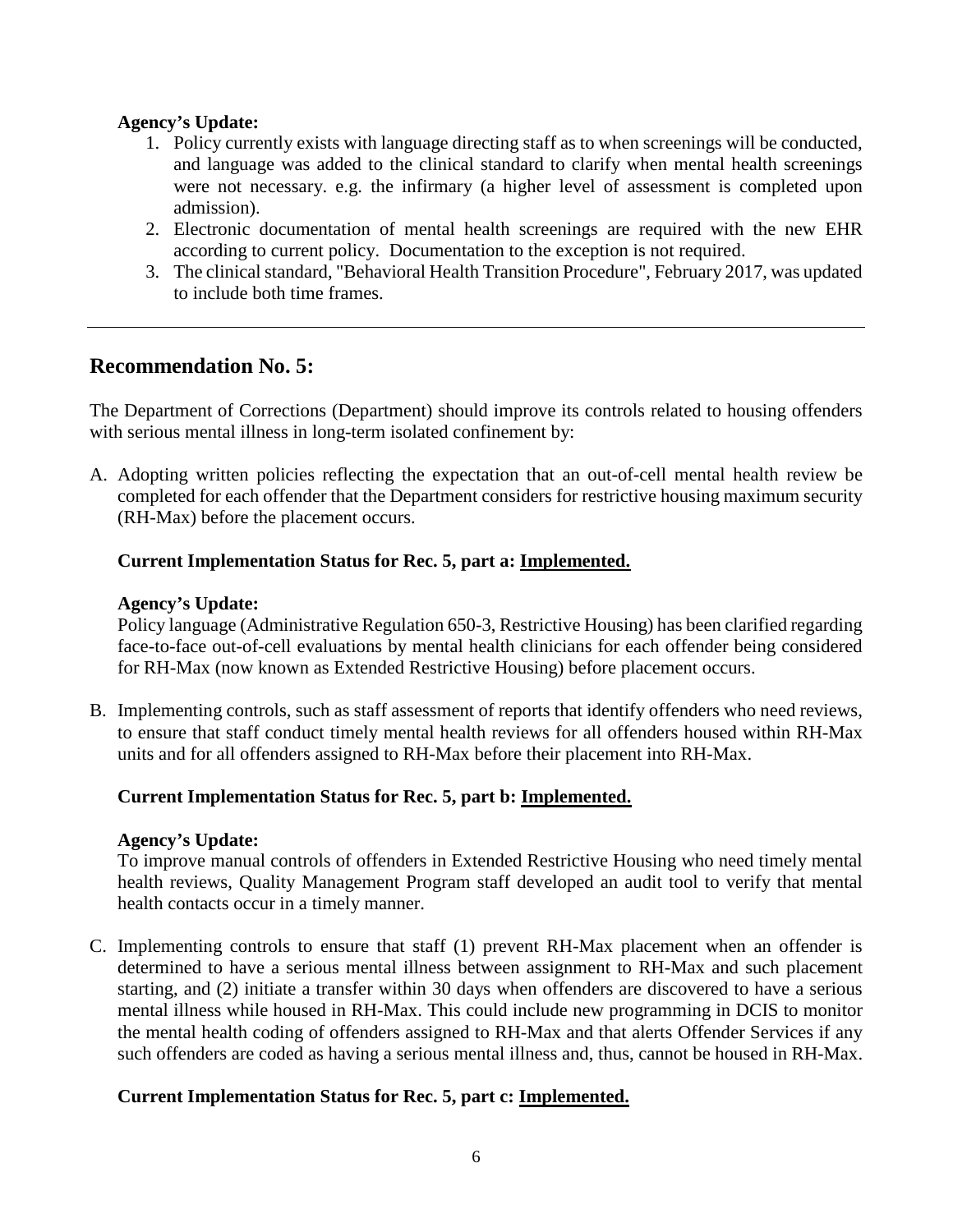The Department has implemented the following to improve controls related to housing offenders with serious mental illness in long term isolated confinement by:

- 1. Offender services completes a staffing review summary for all offenders being reviewed by central classification and the director of prisons for placement in Extended Restrictive Housing. The staffing review summary shows the offender's current P code and ID needs code.
- 2. As designated by policy a second-level review is completed by the chief of behavioral health services. Upon approval of the staffing review, offenders are designated Extended Restrictive Housing.
- 3. A daily automated report identifies offenders who are designated Extended Restrictive Housing and have a P code change to include any M qualifier or elevated code of more than 3. When an offender meets the above criteria, a report is automatically emailed to: central classification, mental health program administrator at headquarters, case management supervisor at Sterling Correctional Facility, deputy directors of prisons and director of prisons. The report will cause central classification to move offenders assigned to extended restrictive housing that have a P code changed to a serious mental illness.
- D. Adopting written policies related to the practices started in Spring of 2015 which include addressing situations where offenders refuse to leave segregation and counting the full time offenders spend in segregation when applying time limits.

# **Current Implementation Status for Rec. 5, part d: Not Implemented.**

#### **Agency's Update:**

The Department has not implemented the specific written policies referenced in the audit report, because every exception cannot be included in policy. The Department has adopted new procedures it believes will mitigate the risk identified by the audit. In accordance with Administrative Regulation 650-3, *Restrictive Housing* is utilized for those offenders who are removed from population, serving disciplinary sanctions, pending reclassification, pending in or out of state transfer and/or pending protective custody review - all of which require specific actions and reviews for placement. Offenders may not be placed in restrictive housing for more than 15 days as a disciplinary sanction and in very few cases are offenders housed in this setting beyond 15 days for nondisciplinary reasons (pending reclassification, pending in or out of state transfer and/or pending protective custody review).

In addition to individual facilities tracking offenders in restrictive housing and to ensure compliance with policy, a daily tracker is maintained and monitored by the Office of Offender Services. This tracker documents which facilities have offenders housed in a restrictive housing setting and the number of days they have been in restrictive housing. The tracker is emailed to and reviewed by executive and facility staff to ensure appropriate placement and timely release of offenders in restrictive housing.

In rare cases, offenders have refused removal from restrictive housing. In these instances, a multidisciplinary team of facility staff, (normally comprised of representation from case management, intelligence, mental health, custody and control, and as needed, medical) will meet with the offender in an attempt to discuss and resolve the issue(s) related to the refusal. Some of the more common reasons for offenders requesting to remain in restrictive housing are: perceived facility security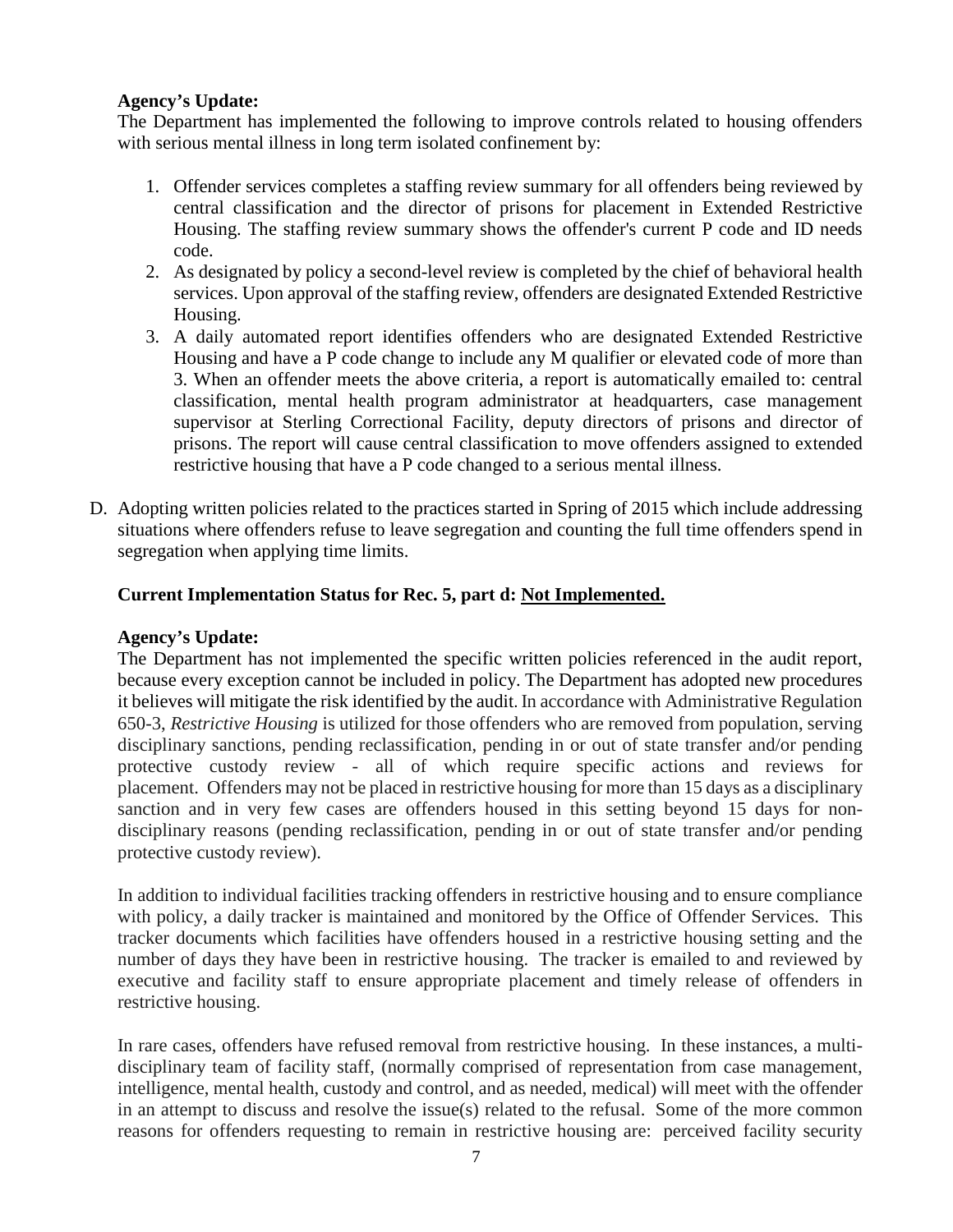concerns, housing/unit assignment and alleged custody issues. Offenders that allege custody issues with other offenders at their assigned facility may communicate their concerns with staff in accordance with Administrative Regulation 600-1, *Offender Classification.*

While in restrictive housing, offenders maintain communication with facility staff. This allows for continued open dialogue to discuss and address any additional issues or concerns they may have.

E. Updating the Department's current monitoring report for offenders in segregation to include all offenders housed in all facilities, including those currently excluded from the report, and using this report to monitor that offenders with serious mental illness are not housed in segregation longer than allowed by Administrative Regulations and Department guidance.

# **Current Implementation Status for Rec. 5, part e: Implemented.**

#### **Agency's Update:**

The Department's current monitoring report for offender in restrictive housing has been updated to include all offenders housed in restrictive housing at all facilities. The report is used by facility management staff to ensure offenders are not housed in restrictive housing longer than allowed by regulation.

# **Recommendation No. 6:**

The Department of Corrections (Department) should improve its oversight and documentation of outof-cell hours offered and received by offenders in the Residential Treatment Programs (RTPs) by:

A. Implementing procedures to ensure uniformity across all three RTPs in its methods of counting and categorizing both therapeutic and non-therapeutic out-of-cell hours, including the hours offered, cancelled, attended, and refused.

# **Current Implementation Status for Rec. 6, part a: Implemented.**

#### **Agency's Update:**

Procedures to ensure uniformity across the three RTP's in the collection and documentation of nontherapeutic out-of-cell activities has been implemented. The Department has already implemented an electronic process for collecting therapeutic out-of-cell time in all RTP's consistently.

B. Updating its Administrative Regulations to ensure clear responsibility for oversight of out-of-cell hours—therapeutic, non-therapeutic, and total—and to ensure that staff follow the established requirements.

# **The Department disagreed with this recommendation.**

There are approximately 261 policies. It is not realistic to identify in each policy lines of overall responsibility. Individual Position Descriptions (PDQs) indicate that wardens are responsible for the oversight of offender management in prisons and health services administrators are the local health authorities and responsible for the oversight of clinical services in prisons.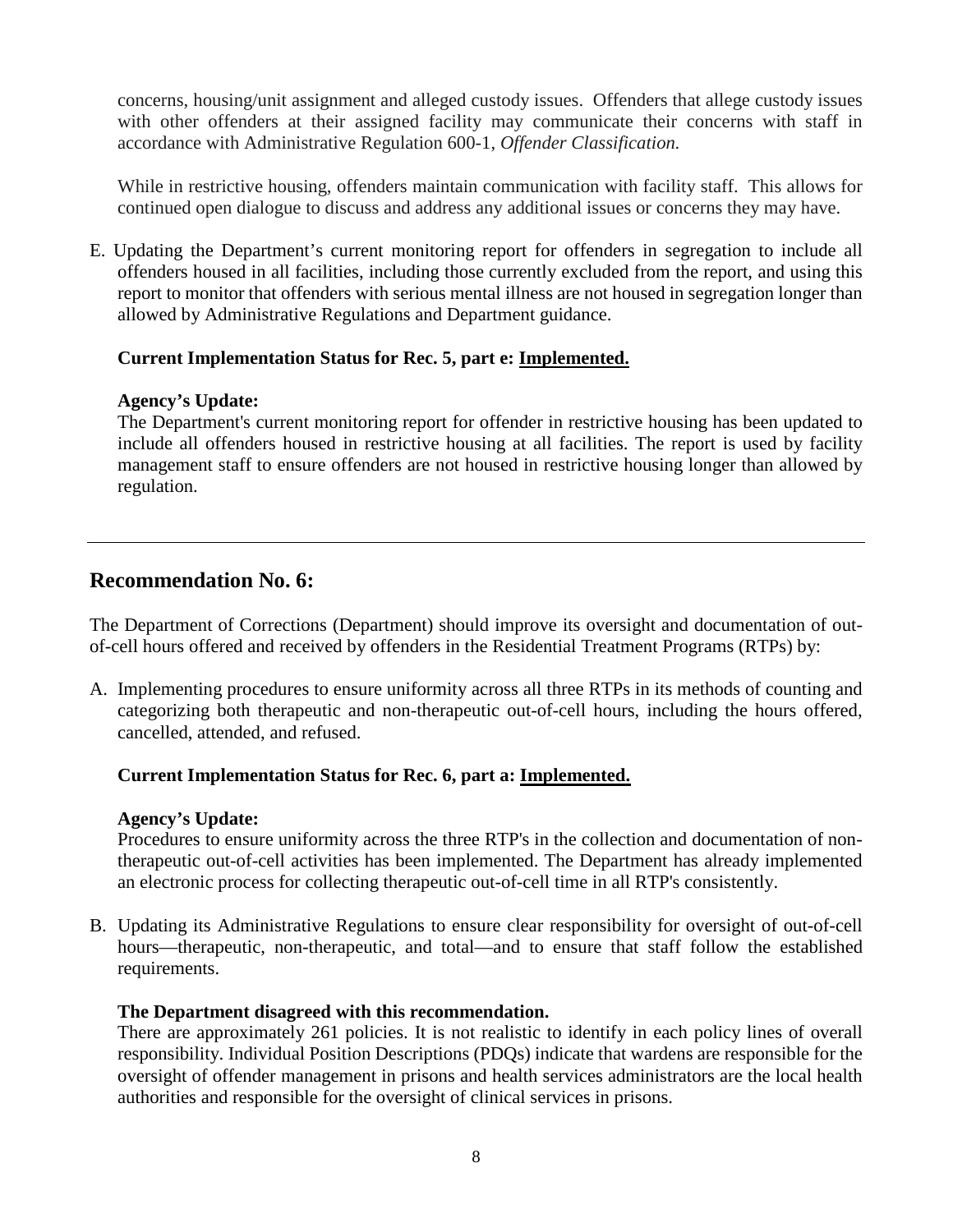C. Reviewing the information collected in PART A to ensure compliance with Department requirements regarding out-of-cell hours and Senate Bill 14-064, and optimizing offender participation in out-of-cell hours. This should include analyzing the impact of the number of hours offered, cancelled, attended, and refused on total out-of-cell time and making changes if necessary.

#### **Current Implementation Status for Rec. 6, part c: Partially Implemented.**

*Revised implementation date: December 2017.*

#### **Agency's Update:**

As discussed above, in Part B, the Department's policy is to assign oversight responsibility for therapeutic and non-therapeutic hours separately. As such, the information collected is not compiled or tracked in a total, combined format of all hours, as recommended by the audit. Clinical Services does and will continue to utilize information related to out of cell activities to make changes/ improvements. Health services administrators communicate these changes in writing to the chief of clinical operations on a quarterly basis.

Additionally, to ensure that the therapeutic and non-therapeutic hours are reviewed together, in total, the Department is drafting changes to Administrative Regulation 650-04, Residential Treatment Programs for Offenders with Mental Illness and Intellectual and Developmental Disabilities which include the requirement for facility administrative heads and health services administrators to meet monthly to review therapeutic and non-therapeutic out-of-cell reports. Changes to existing practices will be discussed and implemented utilizing a multidisciplinary approach to optimize offender participation and address/mitigate risks of noncompliance with policy. Draft changes will completed by December 2017.

# **Recommendation No. 7:**

The Department of Corrections (Department) should improve its controls to ensure that staff offer outof-cell hours, in accordance with Administrative Regulations and statute, to offenders housed in Management Control Units and Close Custody Transition Units (Transition Units) by:

A. Providing staff appropriate training to consistently document the out-of-cell hours offered to offenders in Management Control Units and Transition Units, as well as the reasons why any scheduled hours were not offered.

#### **Current Implementation Status for Rec. 7, part a: Implemented.**

#### **Agency's Update:**

Staff have been appropriately trained to consistently document in the shift log out of cell time offered in management control units and transition units. The documentation includes a beginning and end time, and reasons why scheduled time may not be offered.

B. Implementing processes to periodically monitor offender out-of-cell time through management review of the information collected through implementation of PART A.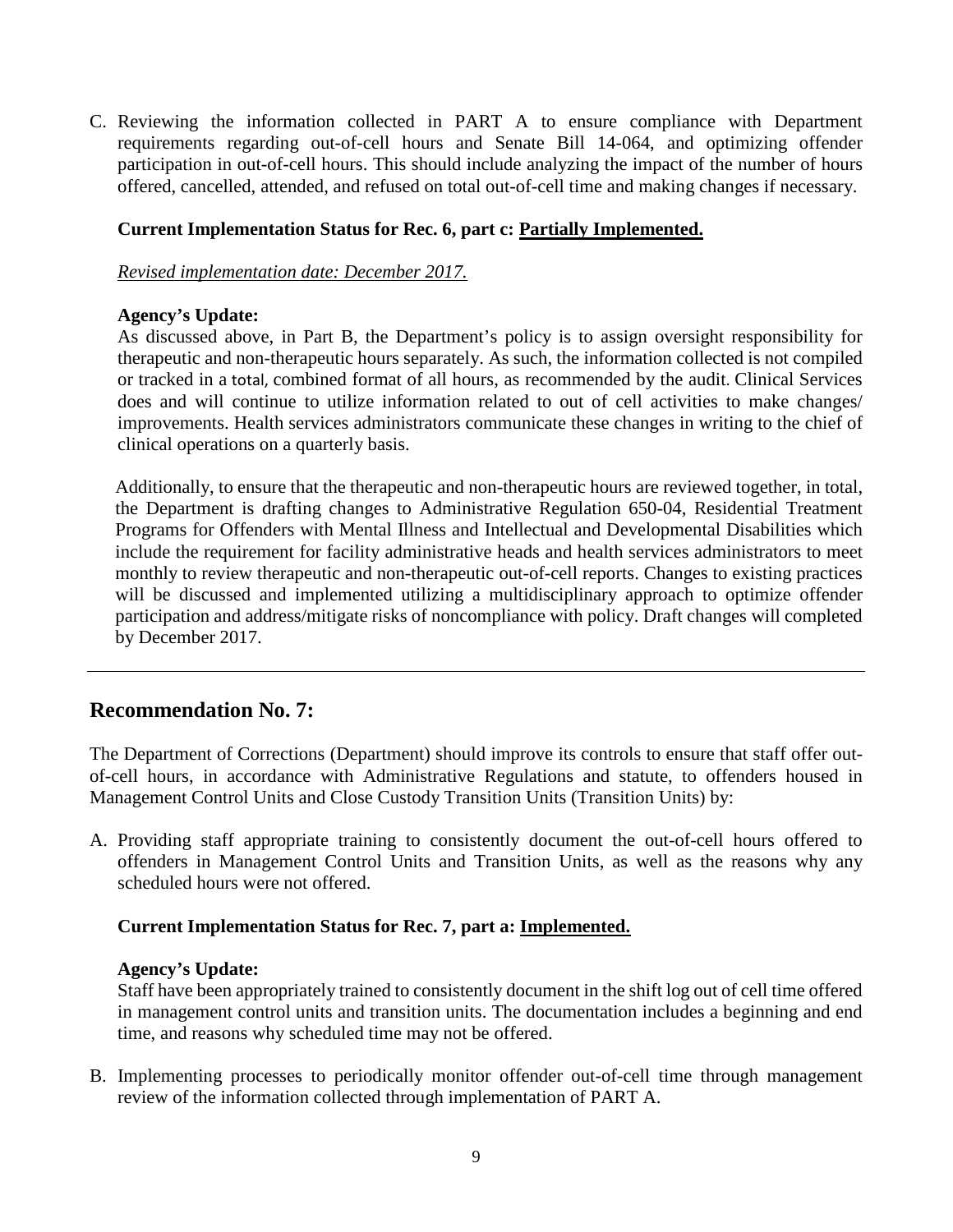#### **Current Implementation Status for Rec. 7, part b: Implemented.**

#### **Agency's Update:**

The Department has implemented controls to ensure appropriate documentation of out-of-cell time offered in Management Control Units and Transition Units. At the end of each shift, the unit lieutenant reviews and signs the shift log verifying accuracy relating to documented out of cell time offered to Management Control Units and Transition Units. The following business day, the unit captain reviews and signs the shift log.

# **Recommendation No. 8:**

The Department of Corrections (Department) should improve its controls for ensuring that Sex Offender Treatment and Monitoring Program (Sex Offender Program) staff are conducting and using the risk assessments for eligible sex offenders by:

A. Implementing written policies and procedures, in Administrative Regulations or Clinical Standards, regarding the Static 99-Revised and Sex Offender Treatment Intervention and Progress Scale risk assessments, including requirements that the assessments must be conducted, when they must be conducted, that they must be recorded in the centralized offender database, and in the appropriate data fields.

#### **Current Implementation Status for Rec. 8, part a: Implemented.**

#### **Agency's Update:**

Guidance related to risk assessments is included in the Sex Offender Treatment Intervention Progress Scale (SOTIPS) manual which is available to all clinicians. The Department added language to existing clinical standards to reference the use of the risk assessment manuals and have trained staff accordingly.

B. Establishing a process for routine and systematic monitoring of risk assessments to help ensure that staff conduct the assessments in a timely manner. This could include cross-referencing informational reports from the offender database to identify offenders who are missing assessments.

#### **Current Implementation Status for Rec. 8, part b: Implemented.**

#### **Agency's Update:**

Sex offender clinicians at the Denver Complex are responsible for conducting initial static risk assessments on offenders with judicial determinations of a sex crime and documenting them in the electronic health record. Denver Complex Sex Offender Treatment Monitoring Program (SOTMP) staff pull the intake list of all sex offenders on a weekly basis and cross reference static risk assessment database (in PCDCIS) to ensure these assessments are completed according to clinical standards.

For the SOTIPS, facility SOTMP clinicians retrieve a list of all sex offenders currently in treatment at their facilities to ensure SOTIPS have been completed according to timeframes. Incomplete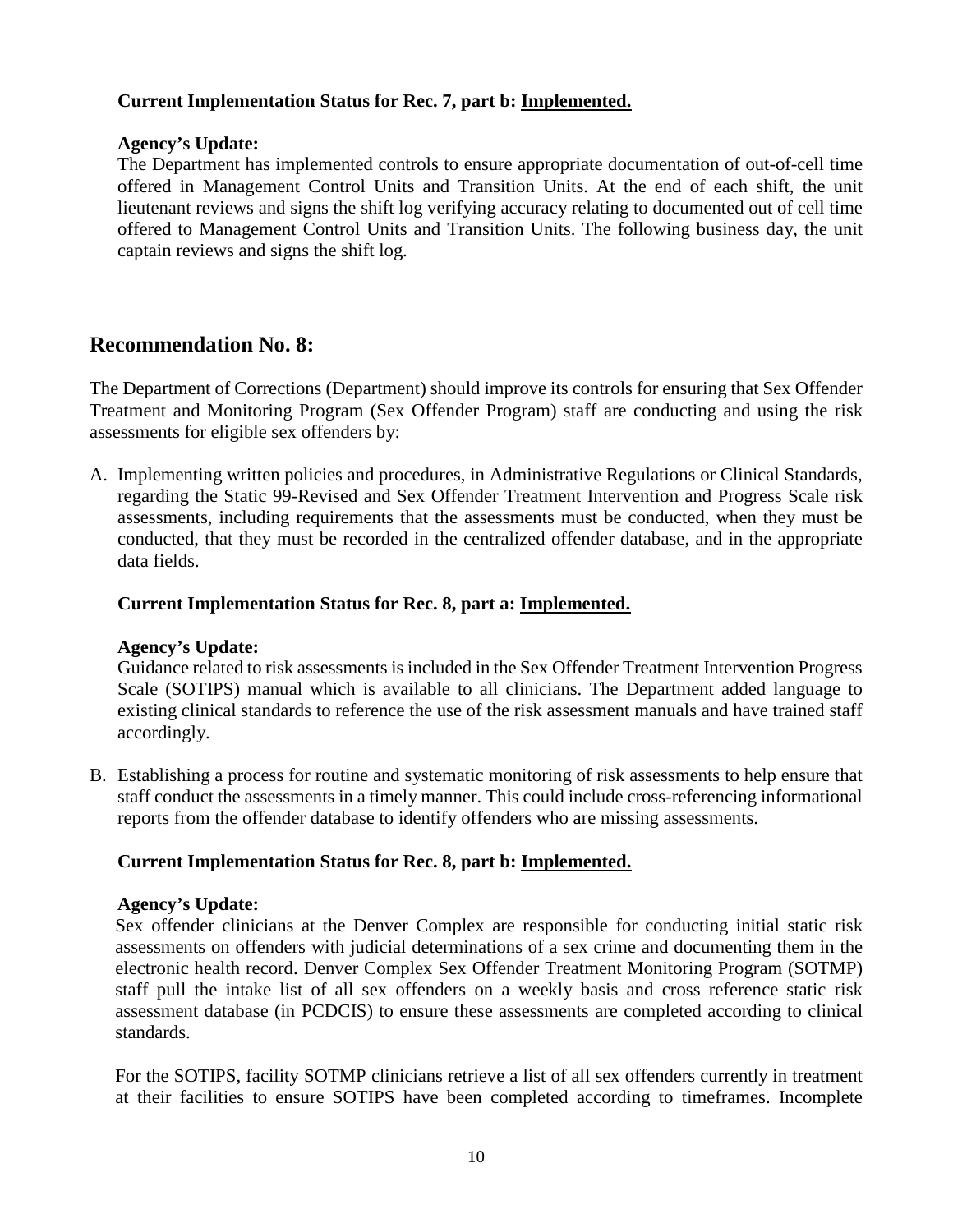assessment information is sent to the appropriate facility SOTMP supervisor and a copy to the SOTMP administrator to ensure completion at each facility.

# **Recommendation No. 9:**

The Department of Corrections (Department) should ensure that the Sex Offender Treatment and Management Program (Sex Offender Program) provides the maximum benefit to public safety and the State of Colorado by:

A. Establishing written enrollment and prioritization policies and procedures, in Administrative Regulations or Clinical Standards, that incorporate offenders' risk to re-offend and treatment needs. The policies and procedures should take into account the requirements of the Colorado Sex Offender Lifetime Supervision Act of 1998 and requirements set by the Sex Offender Management Board's standards and guidelines as updated pursuant to House Bill 16-1345.

# **Current Implementation Status for Rec. 9, part a: Implemented.**

#### **Agency's Update:**

Effective April 15, 2017, the Department updated the June 2016 policy and procedures to indicate prioritization of offenders in treatment based on the offender's risk to re-offend and treatment needs while considering the Sex Offender Management Board (SOMB), lifetime supervision act and the 2013 evaluation.

B. Ensuring that its automated tools for generating the Sex Offender Program referral list reflect these policies and procedures.

# **Current Implementation Status for Rec. 9, part b: Partially Implemented.**

#### **Agency's Update:**

Creating automated tools for generating the referral list is planned for the next phase of the Department's eOMIS. Completion of this phase is due to be implemented in December of 2017. Until that time, the Department will continue with current practice which includes a manual process by Offender Services and the SOTMP administrator to ensure there is a balance of offenders placed in treatment as described in No 9, Part: A.

# **Recommendation No. 10:**

The Department of Corrections (Department) should continue to evaluate and address staff retention for the Mental Health Treatment Program and the Sex Offender Treatment and Monitoring Program. This should include continuing to look for strategies to improve retention over time, such as implementing further policy changes when possible that address common concerns among staff.

# **Current Implementation Status for Rec. 10: Implemented.**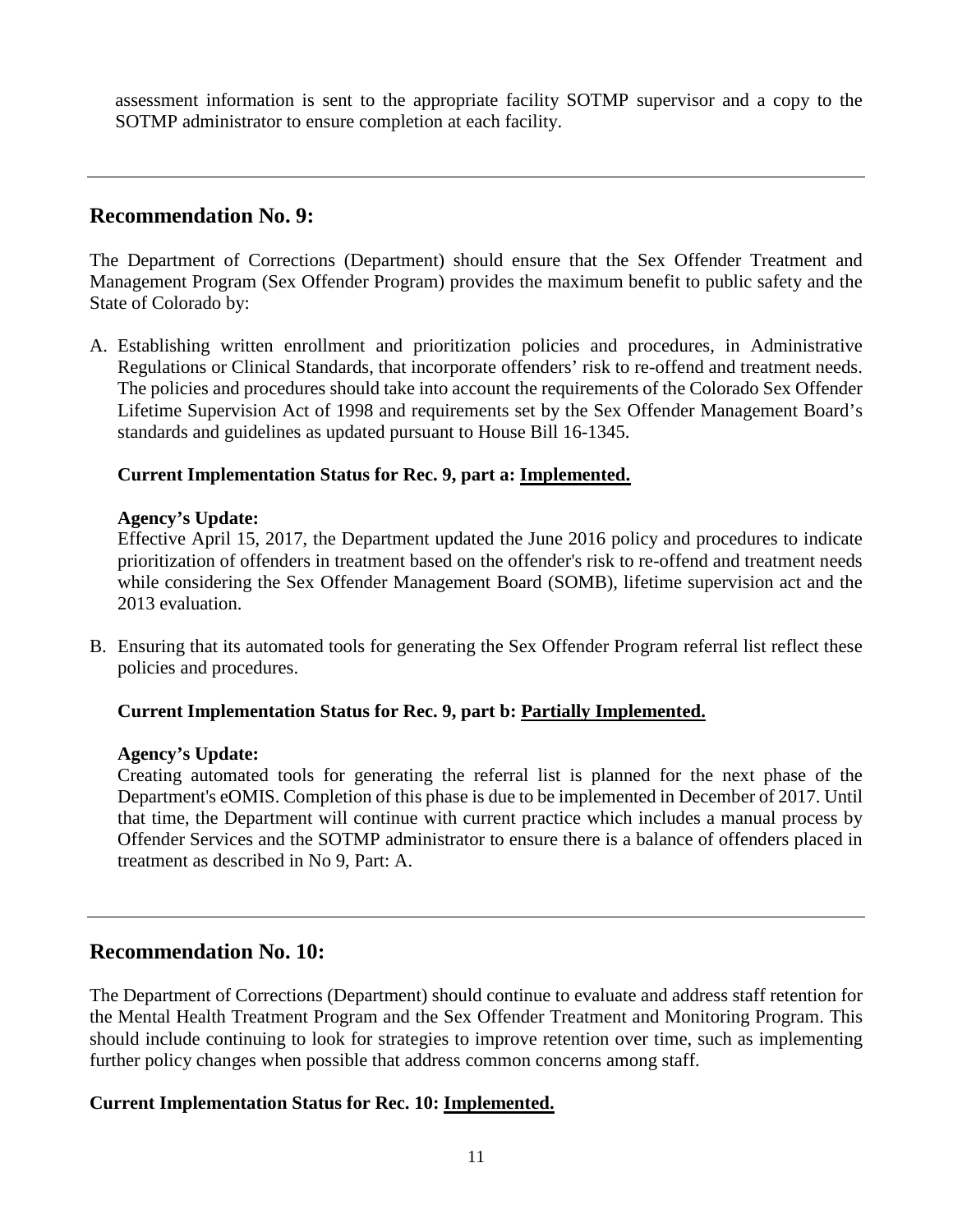Clinical Services will continue to examine staff retention in the behavioral health programs and implement strategies to improve based on a variety of considerations including staff concerns.

# **Recommendation No. 11:**

The Department of Corrections (Department) should improve its controls related to evaluating the performance of its Mental Health Treatment Program and Sex Offender Treatment and Monitoring Program by:

A. Establishing performance goals and measures that demonstrate the effectiveness of the treatment it provides offenders in achieving its intended outcomes. This should include evaluating the effectiveness of its treatment program curricula.

# **Current Implementation Status for Rec. 11, part a: Implemented.**

#### **Agency's Update:**

Performance goals and measures have been developed and implemented to evaluate the effectiveness of treatment in the mental health program and sex offender treatment and monitoring program which includes the effectiveness of treatment program curricula.

B. Making improvements to its information systems to provide management with quality information to evaluate performance and monitor compliance with applicable laws, Administrative Regulations, policies, and procedures. This should include ensuring that its new information system has the capability of tracking information necessary to measure performance as defined by goals and measures established in PART A above, has adequate controls to ensure data integrity, and minimizes the need to use other, external systems.

# **Current Implementation Status for Rec. 11, part b: Partially Implemented.**

#### **Agency's Update:**

Clinical Services has developed business rules for EHR programming to ensure it has the capability of tracking information necessary to measure performance of its Mental Health Treatment Program and SOTMP.

The new EHR will have the capability of tracking the information necessary to measure performance as defined by the goals and measures, adequate controls to ensure data integrity, and to minimize the need to use other external systems.

C. Monitoring its performance in achieving its goals using the information available through use of the improved system discussed in PART B and making operational changes as needed to improve performance if it does not achieve program goals.

# **Current Implementation Status for Rec. 11, part c: Not Implemented.**

**Agency's Update:**